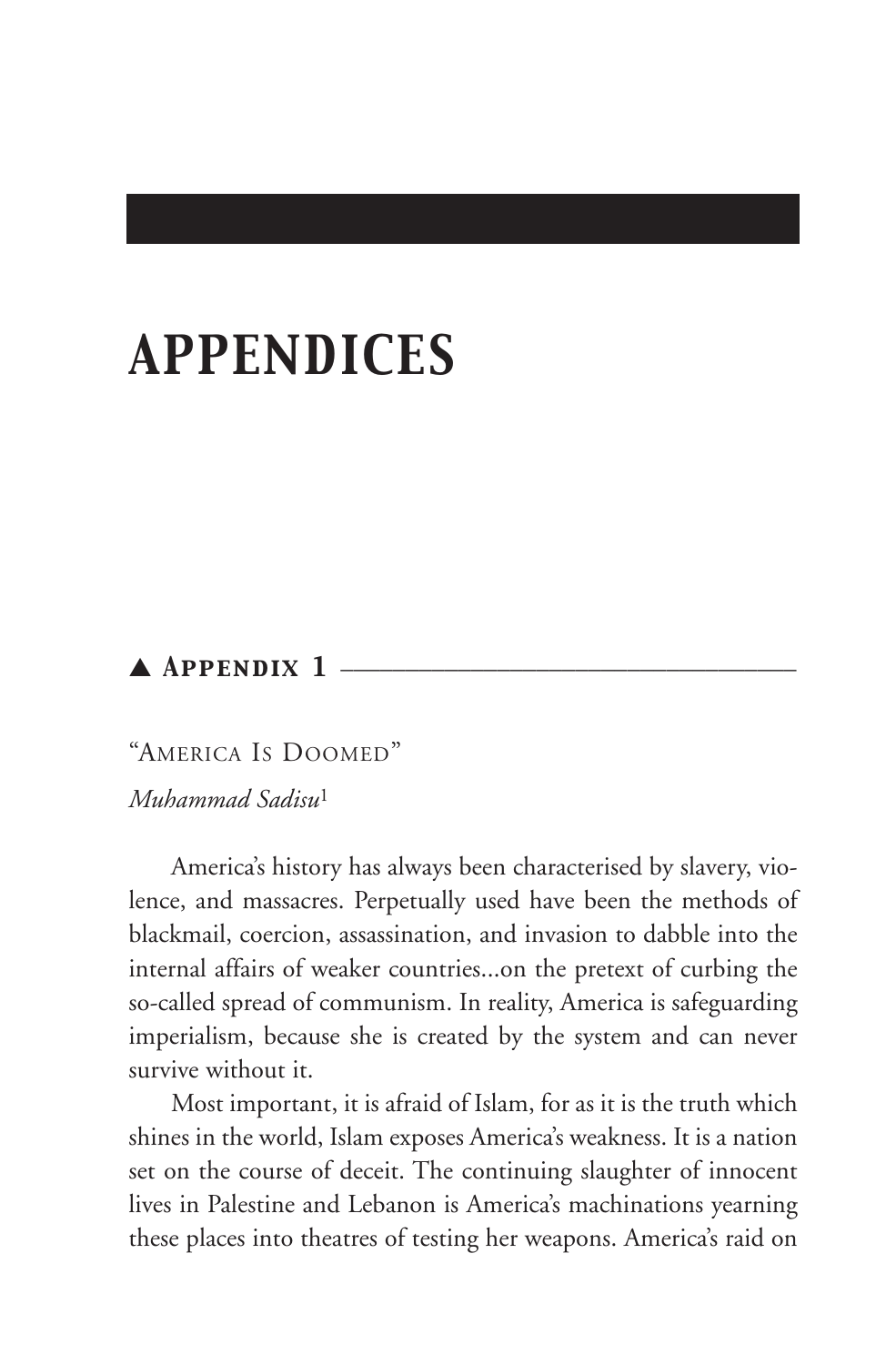Libyan cities a few years back and the now-increasing threats to draw Libya into confrontation are intended for the sole purpose of killing President Muhammar Gaddafi, because of his avowed opposition to her anti-Islamic antics. For sure, sense has deserted American leaders. In their fit of madness, they are scheming to plunge the world into total destruction of man. Are the Americans and the Jews branding themselves superhuman? In their shallow minds, nobody deserves sympathy, no matter how innocent, if he is not of their own creed. But let a single American or a Jew die while perhaps trying to execute sinister motives; the whole world would be prevented from sleep. Are these twin evils saying only they have the right to live and do as they like on this earth? Outright stupidity!

America and her associates in the West should stop deceiving themselves that their exploitation of humanity will last forever. The blood of Muslims they have spilled will not go unavenged.

America's use of terrorism to portray the legitimate demands of the Palestinians to be given back their land forcefully taken from them, is as hollow as putting water into a basket. The world knows the truth. America and its cohorts are the real terrorists. However, when Israel bombards Arab villages, killing women and children, or when America wilfully shoots down Iranian or Libyan aircraft right in their own territory, that is self-defence! What an irony!

America now disturbs the world because Libya is about to produce chemical weapons, while unashamedly, she not only produces them and backs Israel to do the same, but also these notorious countries stockpile nuclear arms, all directed against Muslims.

America has bitten more than it can chew. Her massive acquisition of armaments, scheming, and manipulation of events to suit her satanic desires will NOT save her. Muslims will resist at all cost. Basically, America has signed her death warrant.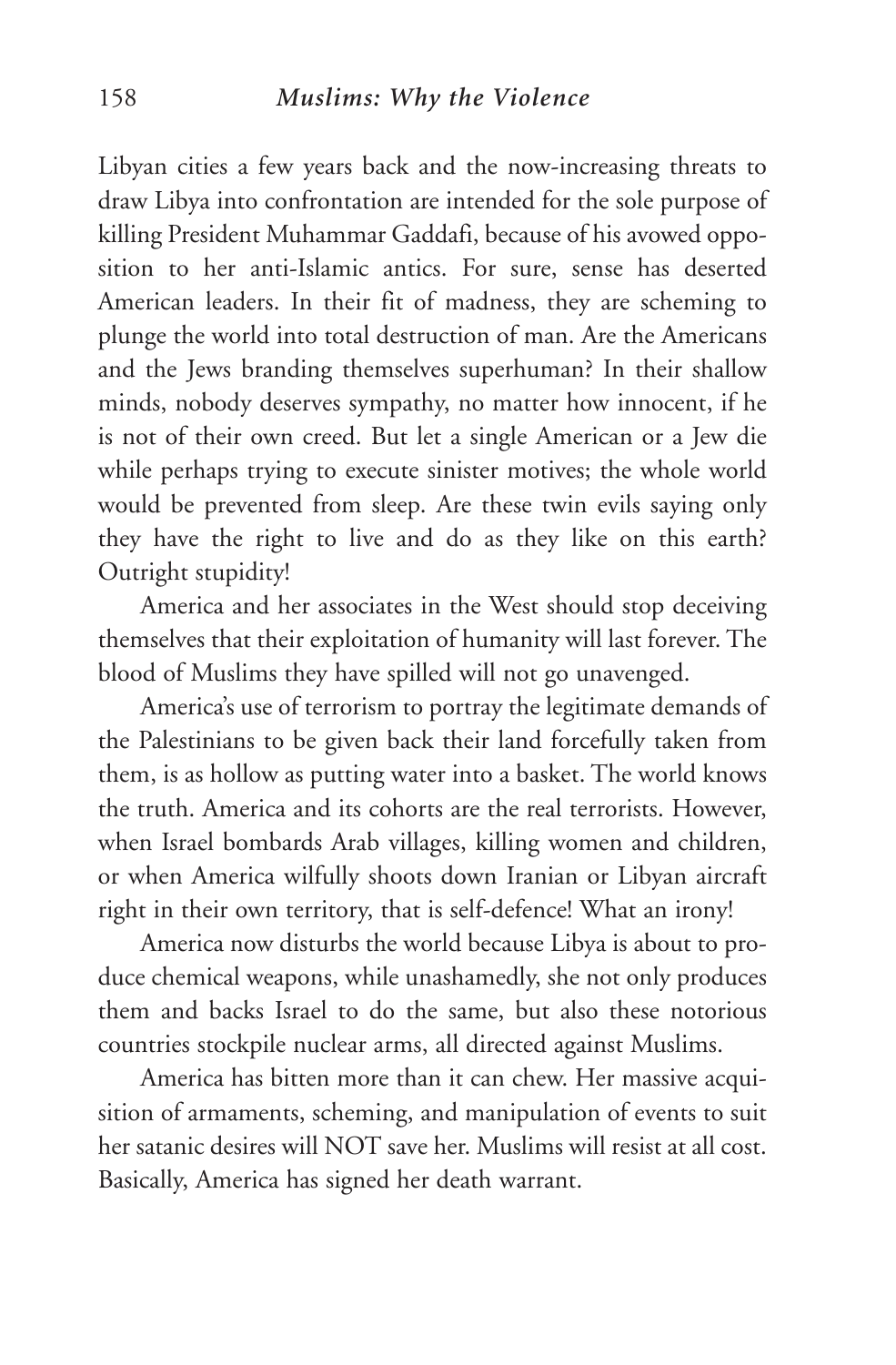COMMENDABLE: THE NEW INITIATIVES IN CHANGING THE NURSES' UNIFORMS

*Muhammad Y. Ali-Agan*<sup>2</sup>

It is an open secret that many reasonable criticisms have been leveled against the professional nursing uniform which was imposed on us by the colonial master before and after Nigerian Independence. It was convincingly argued that a uniform which is not more than a short sleeve gown that fears to go beyond the knees, and a cap that uncovers all kinds of expensive dressed hairs, even if worn by a woman denied beauty, is erotic, provocative, suggestive, and above all makes convenient movement and sitting difficult.

Also, it is said to be a half-naked dressing, which fails to respect our cultural and religious teachings. It is a uniform, they submitted, useful only for professional or academic prostitutes in cities or higher institution campuses and/or for a woman who has lost hope of getting a husband; so that she attracts the customers or men folk because her two breasts are, perhaps, decently standing, her bottom is soft and still rolling, her thigh down to the ankle is yet to die, and her hair is at least manageable when it is dressed with all kinds of cosmetics.

Whether or not the health authorities in Kwara and Kano states were informed by the truthfulness of all these irreputable criticisms, or by the call of various Muslims and indefatigable women's organisations, or by the tireless efforts of some nurses to gain more respect for their profession by putting on a manageable decent uniform which will recognise and respect their culture and religion, or by the personal conviction of the health authorities that the old uniform ought to have a new partner in progress; the fact remains that it is not only a right step in a good direction, but a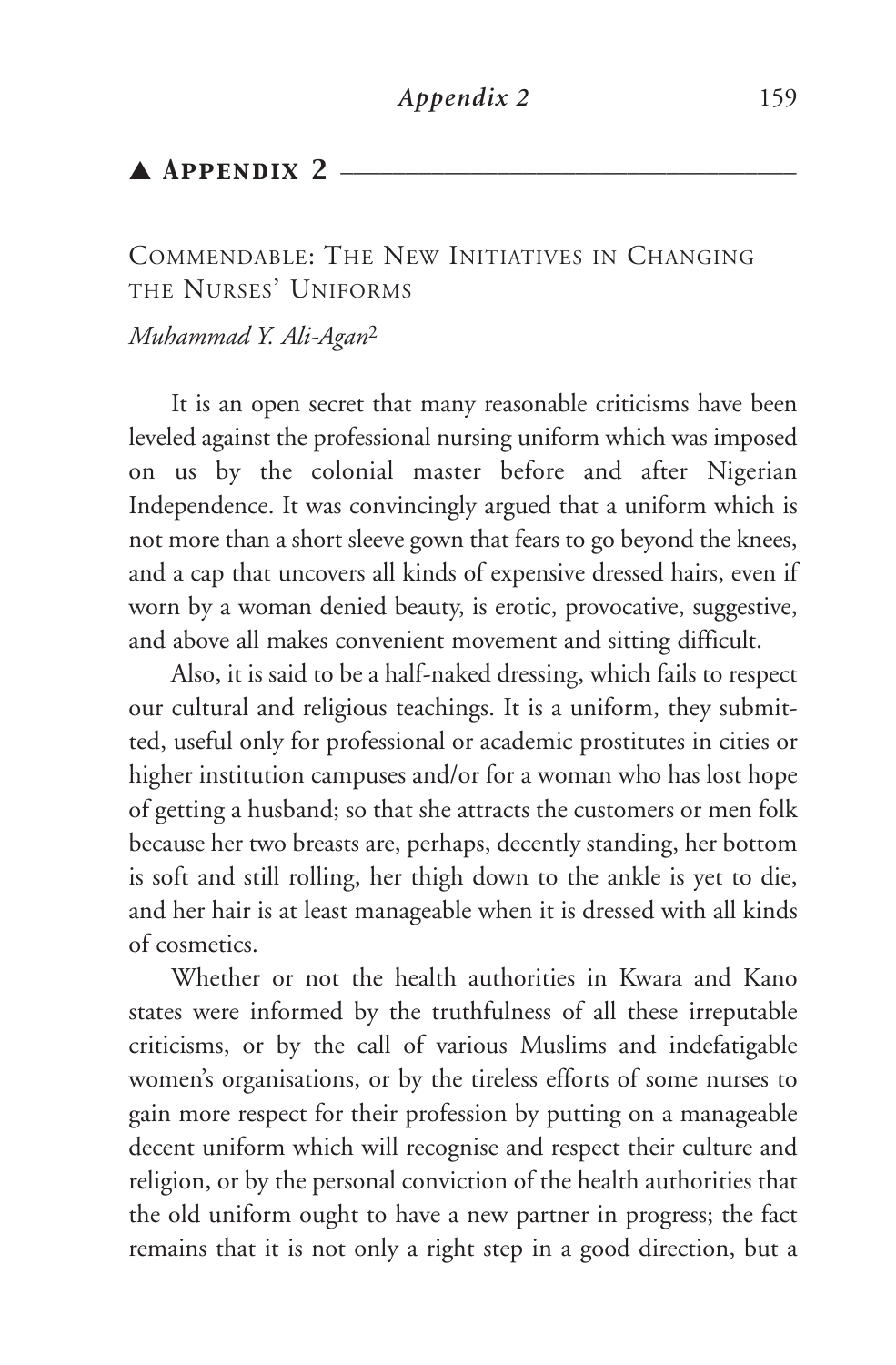clear demonstration that all the colonial heritages must be questioned and modified to respect and recognise our indigenous culture, heritage, and religious teachings.

After all, education has been defined as the process of preserving, transmitting, transforming, or developing the culture of a given people. The word culture embraces the people's beliefs, customs, social life, learning experiences, and interactions, among others. In another language the word culture simply connotes a way of life. The educationalists therefore agreed that any education that tempts to disrespect people's culture, or attempts to impose another culture on the people in place of their cherished one, or tries to destroy a certain aspect of people's culture without substituting it with a more genuine one acceptable to the receiver; this is not only a bad education, but will have a catastrophic result to both the giver and receiver.

Obviously, most of the educated Nigerians before and after independence realised that almost all the inherited colonial culture, including educational system, are not only geared towards corruption and immoralities, but will remain a dangerous threat to the survival of various cherished culture and religions.

Thus, an educational system which was established to produce clerks, Bible interpreters, office assistants, or translators; and above all a Nigerian by birth, but British or American by intellect, began to receive serious and continuous modifications with the hope that it will at last produce Nigerian by birth and intellect. Whether the hope is yet to be achieved or not is an open secret.

Similarly, the inherited colonial common law, judicial system, political and economic administration, social life, civil servants, and military organisations, among others, are at least witnessing certain changes or modifications; even though such changes or modifications are yet to produce expected results, it gives a sign of hope to be achieved perhaps after this century.

However, the inherited colonial religious way of life which is solely Christian, or is of Christian origin and which disrespects or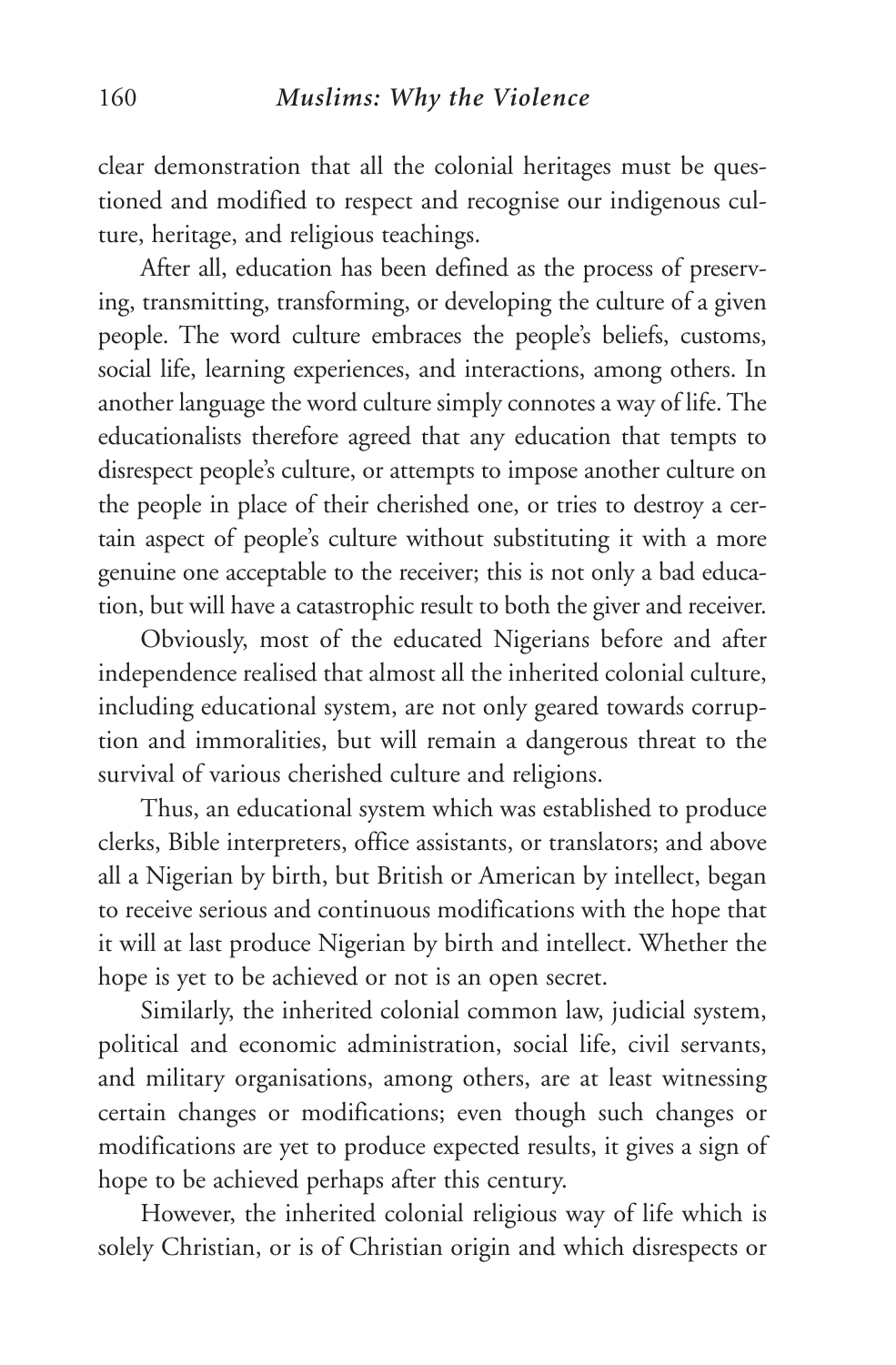#### *Appendix 2* 161

sometimes condemns any other religious values and cultures, continues to survive with its attitude of suppressing any other religious values different from it.

Amazingly, all the efforts of non-Christians (or to be precise, the Muslims, who invariably constituted the majority of Nigerian population) to promote their religious values, or at worst make them manifest in their own way of life, remains intricate and impossible, just because the Christian way of life, imposed on us by the colonial master, is not ready to accommodate any value or culture outside of itself.

Little wonder it is then that all the non-Christians (or Muslims in particular) justly request that uniformed institutions and professional organisations including armed forces should allow Muslim women as a matter of right to put on Islamic-designed uniforms; that Shariah-Islamic law be given Federal Appellate status, and it should cover Muslim civil cases; that the federal and state governments should as a matter of necessity hand off from financing businesses which have nothing but bad effect on mankind, such as breweries—that Muslims be given constitutional power to discipline their brethren in faith who engage in un-Islamic deeds such as prostitution, beauty contests, pool betting or games, co-mixing of men and women in disco parties, uncaring attitude of some Muslim women to Islamic dressing, to mention but a few; that coeducational system be abolished in post-primary institutions, at least in all Muslim-dominated states; that Islamic banking system be given automatic right to coexist and compete with the present one. All these, to mention but a few, are deliberately tagged as religious fanaticisms, especially by Nigerian Southern Press, who are trained only to protect Christian values and detest Islamic ones.

It is necessary now for the federal and state governments to attend to all Muslim demands which are matters of their constitutional right; rather than being deceived by various trumped-up reasons and oppressive call of those Nigerians who want us to main-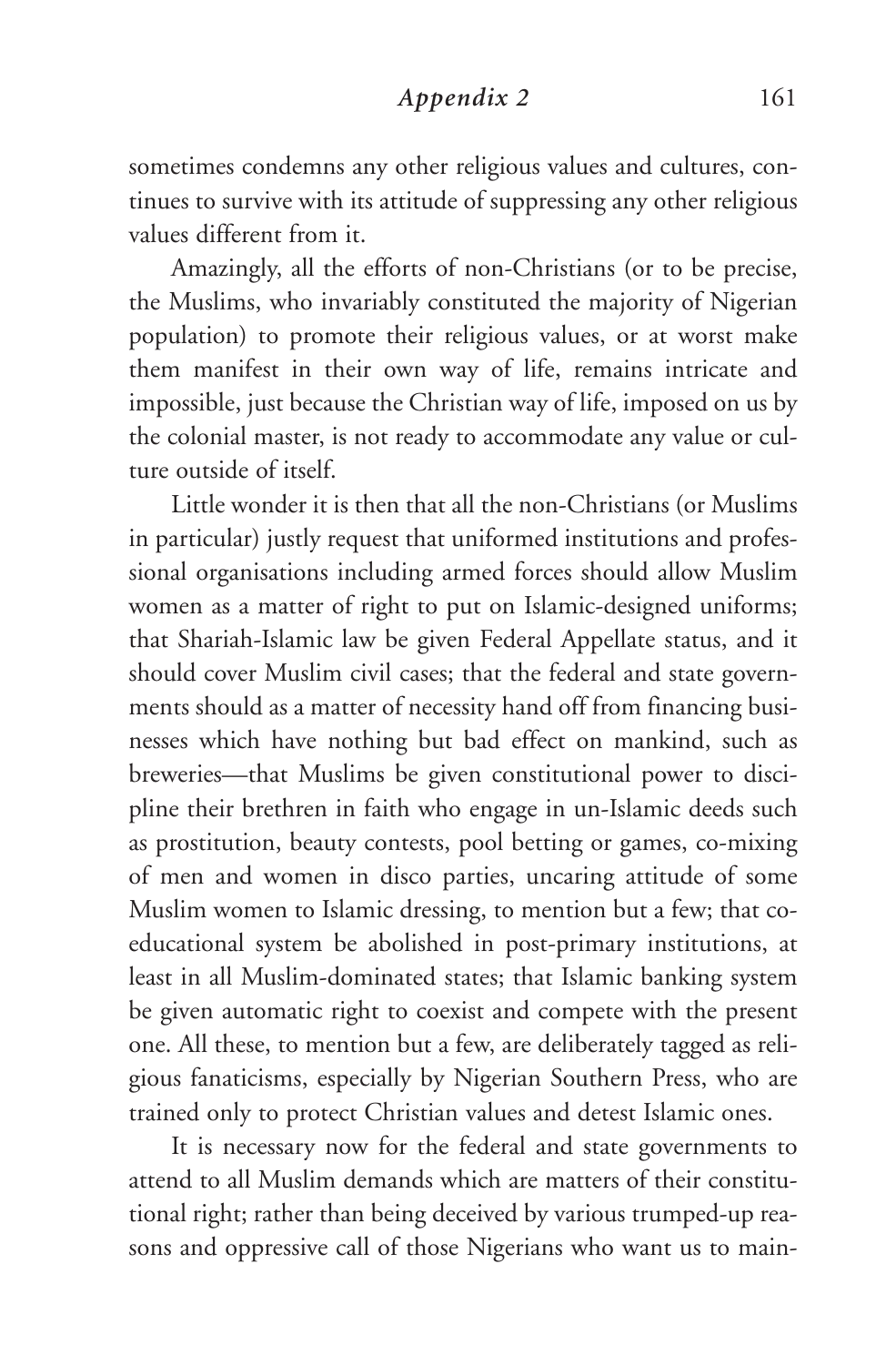tain in private and public affairs the inherited colonial religious way of life, just because it satisfied their religious teachings and condemns the religious values of other Nigerian populace. It is rather good for the government to understand the language of peaceful call and see that justice is done at least in the name of peaceful coexistence and unity in Nigeria.

# $\blacktriangle$  Appendix 3  $\blacktriangle$

AWAKE: MUSLIM WOMEN3 *Jawayriyya Badamasuyi*

Oh, you Muslim women! Arise from your deep slumber, Islam has come to liberate you and has prescribed your mode of life.

It is out to enhance your dignity It has given you your priority. Why do you need to Europeanise yourselves, all that you have?

Why have you neglected your Islamic culture and upheld the useless and shameful fashion of the West?

Why do you need to bleach yourselves white because the colonial masters are white in colour? Why do you need to Europeanize your head, while Allah has created the one that best fits you? Why do you need to Westernize your mode of speech, eating, walking, when Islam has prescribed the way?

Why do you decide to strip yourselves naked on the street, when Islam has enjoined you to be modest in your dressing?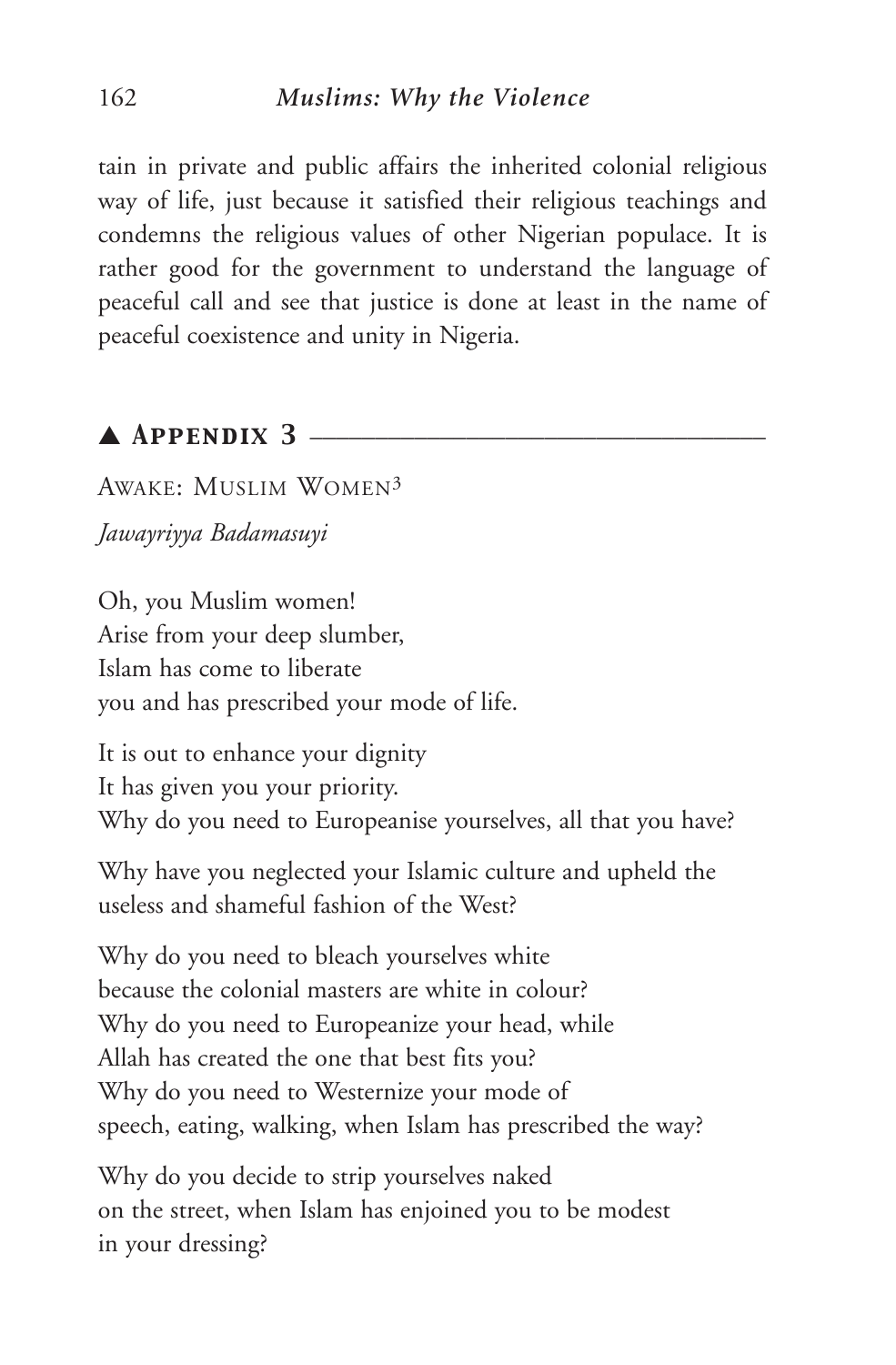# *Appendix 3* 163

Why do you shout the slogan "Women Liberation" when Islam has liberated you? Why have you reduced yourselves to objects of entertainment for men, when you are not articles of exhibition?

Is it that you are not proud of your culture and colour? Is it that you deem yourselves inferior to the white people?

Do you consider the white women superior to you and subsequently worthy of being blindly copied without question?

Is it that you are not grateful to Allah with the mode of your creation?

Is it because abortion pill was not supported that you shout "Women Liberation?" While you would not have come to this world if your mothers had aborted you?

Is it because maternity leave is not granted to unmarried women?

Oh, you Westernized and westoxicated Muslim women, it is high time you awaken your sleeping brain and make use of your senses.

These men bring and change fashion every now and then, while they remain in their coat, shirt and trouser.

Why do you accept the Western fashion dogmatically, regardless of the price and inconvenience caused you and which render you naked in the street?

You must realize that Islam has come to relieve you from being buried alive.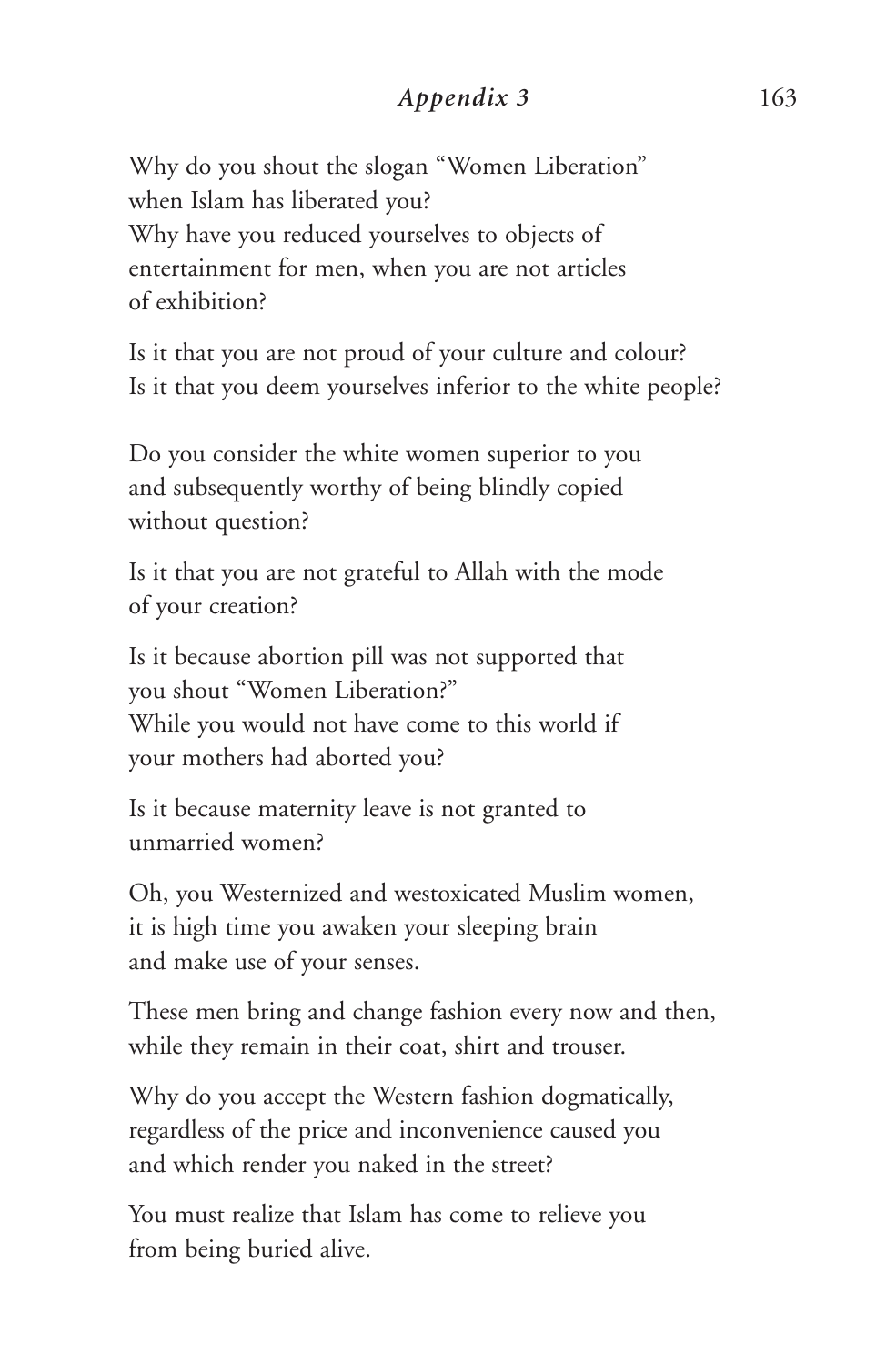It has liberated you from being sold as slaves, and has saved you from being made as property to your husband (i.e. property for inheritance).

You must realize that men are out to spoil girls, but none of them want spoilt girls. Observe carefully everything that comes from the West; we start to join in their propagation.

Try to ask yourselves the following questions before you start in the propagation of the organisation brought by them:

What are its aims? Who are its members? What is the origin and what are the reasons: Of what use and benefit is it to you?

Is this movement actually out to liberate women or they are after her strangulation the more? Are there actual causes for women liberation under Islam? You must realise that in Islam, men and women are equal in religion but different in status. Naturally, men cannot bring up a small child as well as women cannot head a family effectively.

Honourable women of Islam, it is your duty to make Nigeria an honest, sane and morally upright society.

Prove to all the men that you are dignified creatures of Allah. Sit to your work and produce a sane society. Nigeria's destiny is in the hand of Allah and Allah has entrusted it to you women. If you decide to direct her properly today, you are in control, because you build the builders of the society.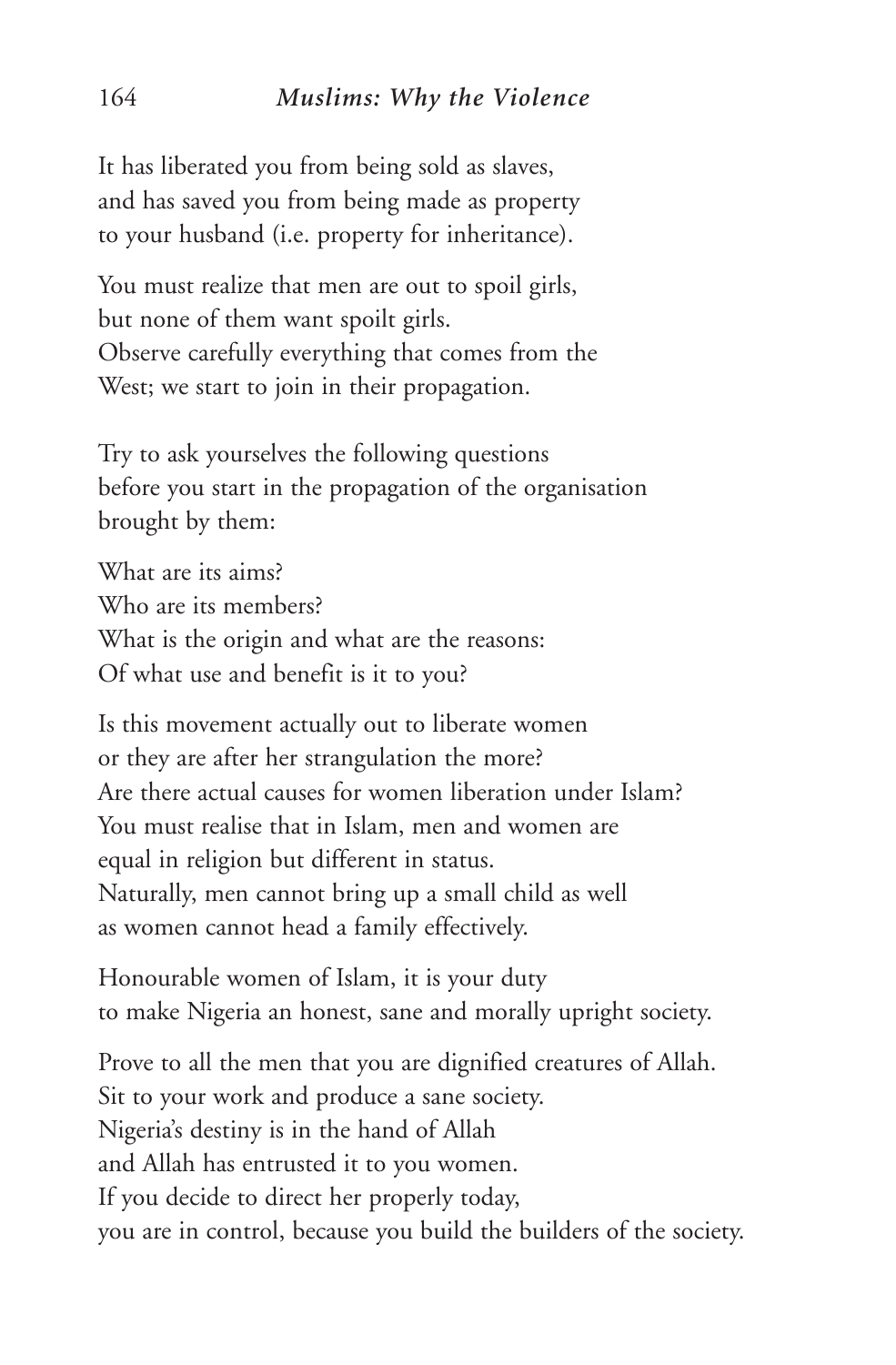## *Appendix 4* 165

Oh! Muslim women, appreciate the favour of Allah on you. And lose not your honour. Retain your dignity. Guide strictly your respect and modesty.

And remember the Holy Qur'an, *sura* 11, verse 138 says: "Ours is the colour of God; who can be better than God in colouring? And it is He alone we worship."

If you are a Muslim and believe in the Holy Qur'an And you believe the above verse of the Qur'an, then I see no reason why you will not hold strictly your culture, colour, chastity and honour, instead of holding another culture other than Islam.

May Allah guide us to the right path and cause us not to deviate after, and disgrace us not on the Day of Resurrection. (Ameen)

# ▲ *Appendix 4* \_\_\_\_\_\_\_\_\_\_\_\_\_\_\_\_\_\_\_\_\_\_\_\_\_\_\_\_\_\_\_\_\_\_\_

## RIKICIN KAFANCHAN

*Ibrahim Isa Malunfashi*<sup>4</sup>

Unguwannin da akai sharrin, Zan zana don a kiyaye su. Unguwar Mai Gwado ce farkon, In da suka dandana kudarsu. Sojoji tare da Ôyan sanda, Sun je Unguwar da makamansu. Nan ne Yusufu Zakariyya, Ya hadu da rashin imaninsu.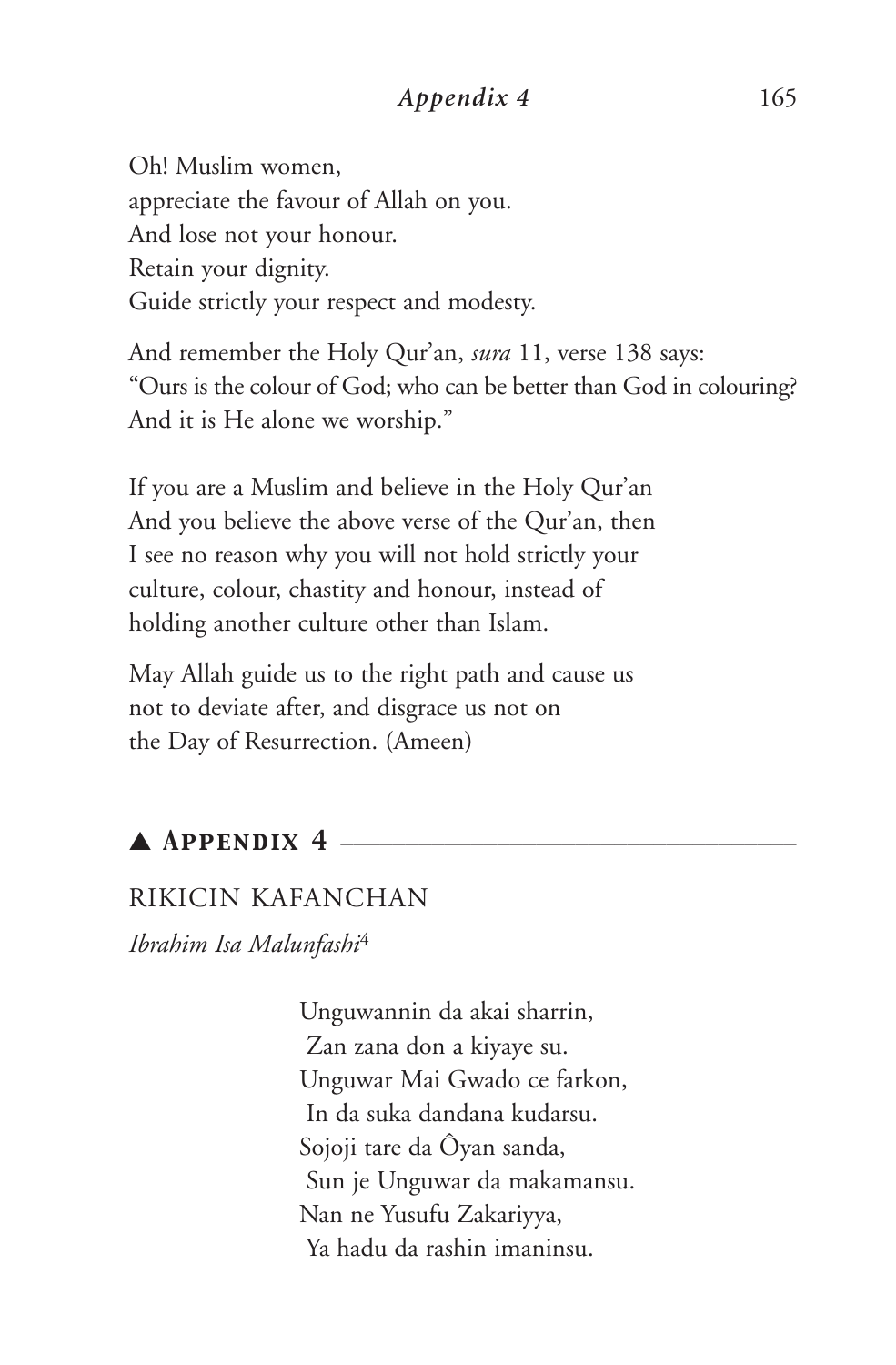Yusufu ya sha mugun duka, Daga gun sojan mabiya Yesu. Dukan la'anannun sojan nan, Shi ne yai mai sanadi ya rasu. A Samaru ma wani Limami, Ya dandani mugun halinsu. Duk da kasancewar ya tsufa, Sai da ya sha duka a gare su. Sun bar shi nan yana ta aman jini, Son tsabagen cin zalinsu. Daga nan sai wasu bayin Allah, A cikin Unguwar Gyallesu. Malam Musa Bala a gida, Su ka harbe shi don cutarsu. Malam Na Kuraye shi ma, Ya dandana fir'aunancinsu. An same su a gidajensu, Don fin karfi aka harbe su. Malam Musa da Na Kuraye, Wannan ranar mun yi rashinsu. To, kun ji kadan daga cutar da,, Su ka yi mana don kafircinsu. Na sa ne cutar a takaice, Don in nuna mana halinsu. Bayan haka sun kama Musulmi, A garuruwa don sharrin su. A Kafanchan, Zariya da Kaduna, Na Funtuwa ma an kama su. Jama'ar Katsina da Kankiya, Su ma an kama mutanensu. An kama Musulmi masu yawa, Domin sun taimaki danginsu. Wasu an kama su masallaci,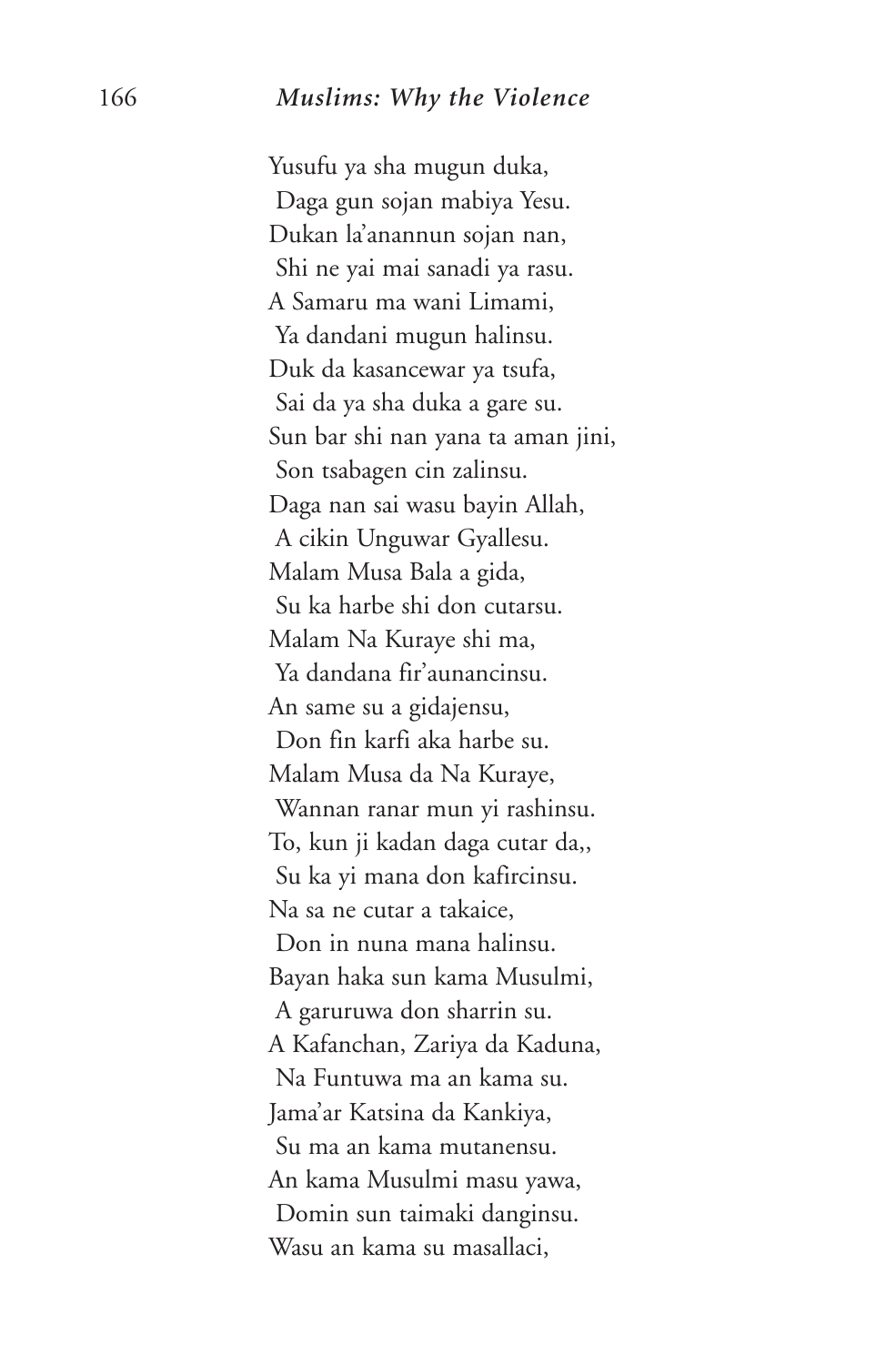# *Appendix 4* 167

Su na tsakiyar yin sallarsu. Wasu an iske su gidajensu, Su na tare da iyalinsu. Wasu an kama su a kasuwanni, Wasu ko a wuraren aikinsu. Wasu an same su a kan hanya, Wasu ko a cikin makarantunsu. Wasu ma a wuraren kalaci, Don fin karfi aka kama su. Wasu an yi masu fashin kaya, Wasu ko sun dandana kudarsu. Wasu an kulle su gidan yari, Bayan an gama tursasa su. Ko rana ba su gani, sannan, Ba sa toshe uwar hanjinsu. Wasu an su zuwa kotu, Domin su ba su kiran Yesu. White yai masu shari'ar karya, Domin kishin Musuluncin su. White ya kulle Musulminmu, Domin bai son addininsu. Don sun ce "Allahu Akbar," Shi ne ya sa aka kulle su. Domin sun ce "Allah daya ne," Shi ne kuma abin bautar su. Kuma don sun yarda da Manzonsa, Muhammadu, shi ne laifin su? Amma su masu kiran Yesu, An bar su suna sheke ayarsu. Su yan gatan Nijeriya, White ya ki ya hukunta su. Da ma can tun farkon rikicin, Yan gatan an ki a kama su.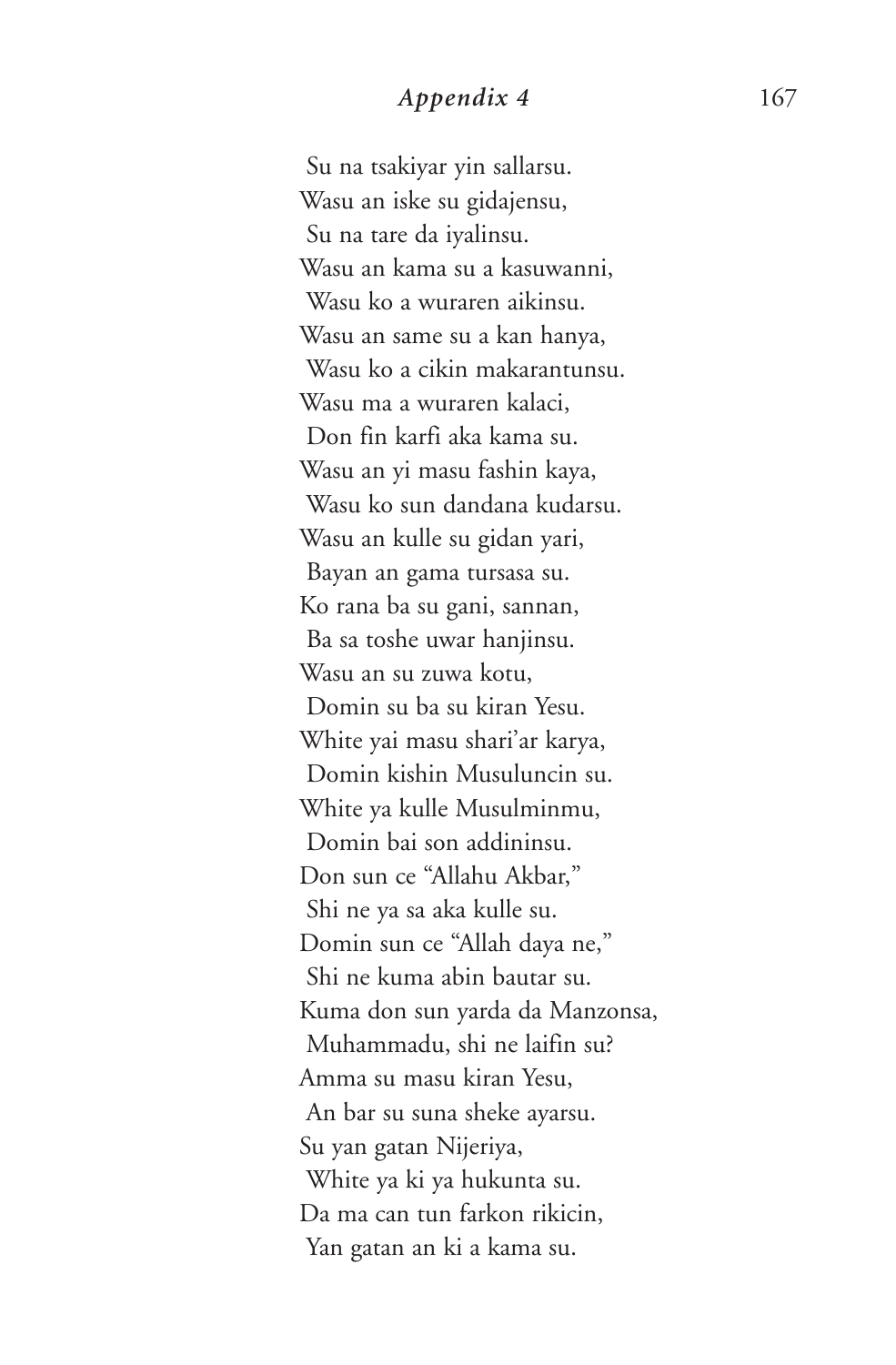Yan tsirarun da aka kakkama, Su din ma an ki tuhumar su. Domin danginsu suna aiki, Shi ne ya sa aka kyale su. Bayan kuwa sun kashe al'umma, Duk da haka an ki hukunta su. Sun wa Musulmi yankan rago, Suk da haka sai aka kyale su. Shin yanzu ina Reverend Bako? Da mabiyansa duk an bar su. Da can mun san an kama su, Daga karshe sai aka kyale su. Captain Manya da Ishaya Dare, An bar su suna sheka ayar su. Yau su ne gwamnati ke kauna, Domin haka an ki tuhumar su. Su ne yan gata ga hukuma, Domin su ne mabiya Yesu. Shi Ibrahim El-Zak-Zaky, Da wasu dangi an kulle su. White yai masu shari'ar karya, Domin kishin musuluncinsu. Su an nuna masu banbanci, Don gwamnati ba ta kaunarsu. In gwamnati ba ta kaunarsu, To, ai Allah na bayansu. Mu dai mun san Allah daya ne, Shi ne Sarki Al-quddusu. Mun san shi zai mana sakayya, Bisa fin karfin mabiya Yesu. Ya Allah kai mana sakayya, Ka tsare mu shiga zaluncinsu. Musulmin da aka kashe duk,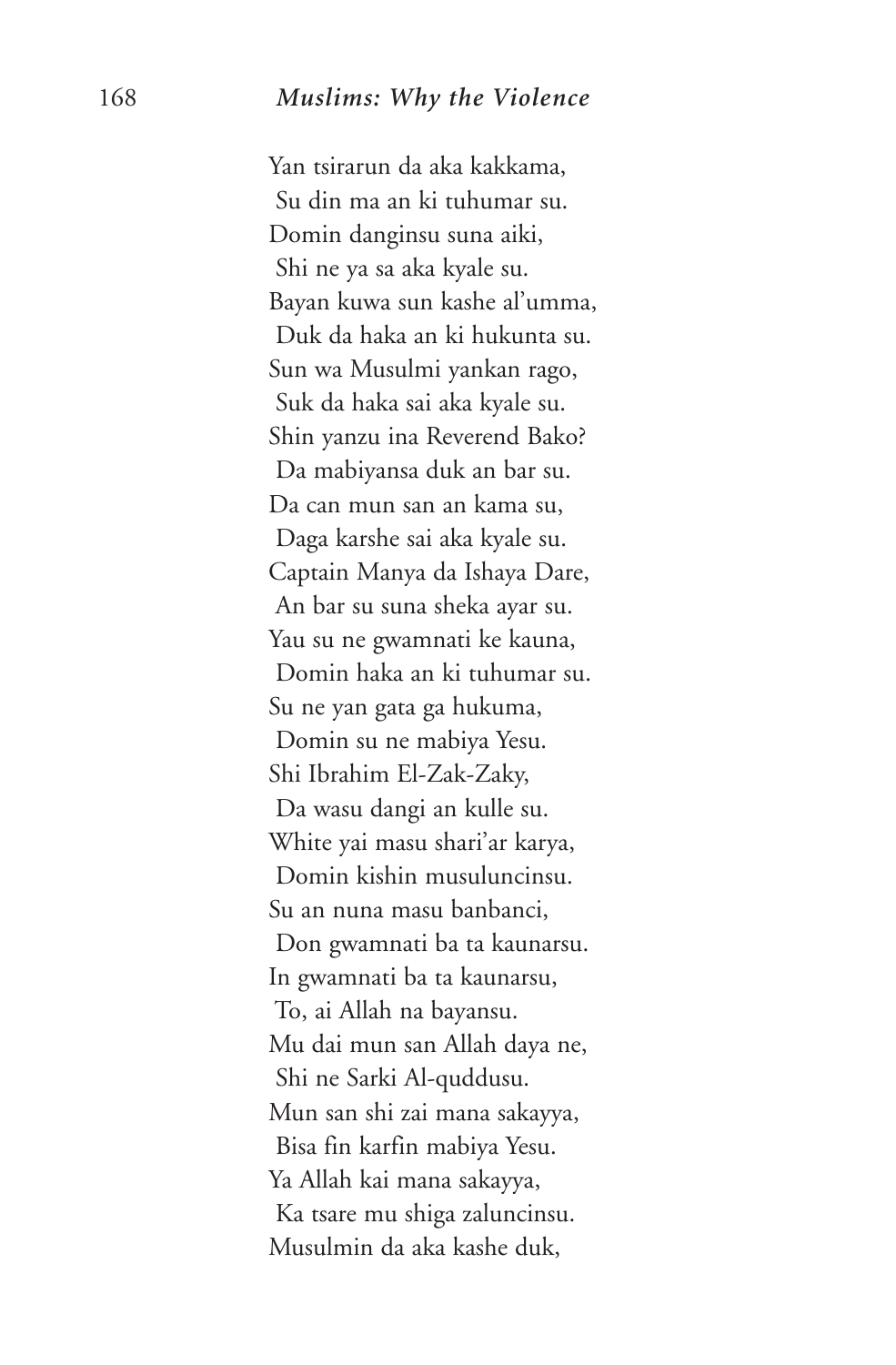## *Appendix 5* 169

Allahu Ta'alah ya jikansu, Su ma wadanda aka kulle, Fatan da mu ke duk a sako su. Su ma wadanda aka cuta, Allahu ya bi masu hakkinsu. Wadanda aka yi wa asara, Allah mai da masu kayansu. Ya Allah kai masu sakayya, Domin kai dai ne gatansu.

## $\blacktriangle$  Appendix 5  $\equiv$

THE HAUSA FULANI OWN TAFAWA BALEWA AREA5

*Osa Director with Danazumi Musa (An Interview)*

- *Director:* Can you...trace the history and origin of the people of Tafawa Balewa?
- *Musa*: When you see the core people of any town in Nigeria, you can easily see who are the real owners. In Tafawa Balewa, the core inhabitants of the city are Hausa-Fulani. The name "Tafawa Balewa" is derived from the Fulani language meaning, "a big black stone"; that is a linguistic evidence. The cultural evidence is that you ask yourself who rules or ruled the town. Again you can say the Hausas, because the Kanuri are Hausas culturally. Fulanis have been ruling the town since antiquity. The Fulanis ruled the town with the title Hargo. The Hausanised Kanuris began to rule the town before the *jihad*. Then we also had the Angas, the Kanuris.... In total, after the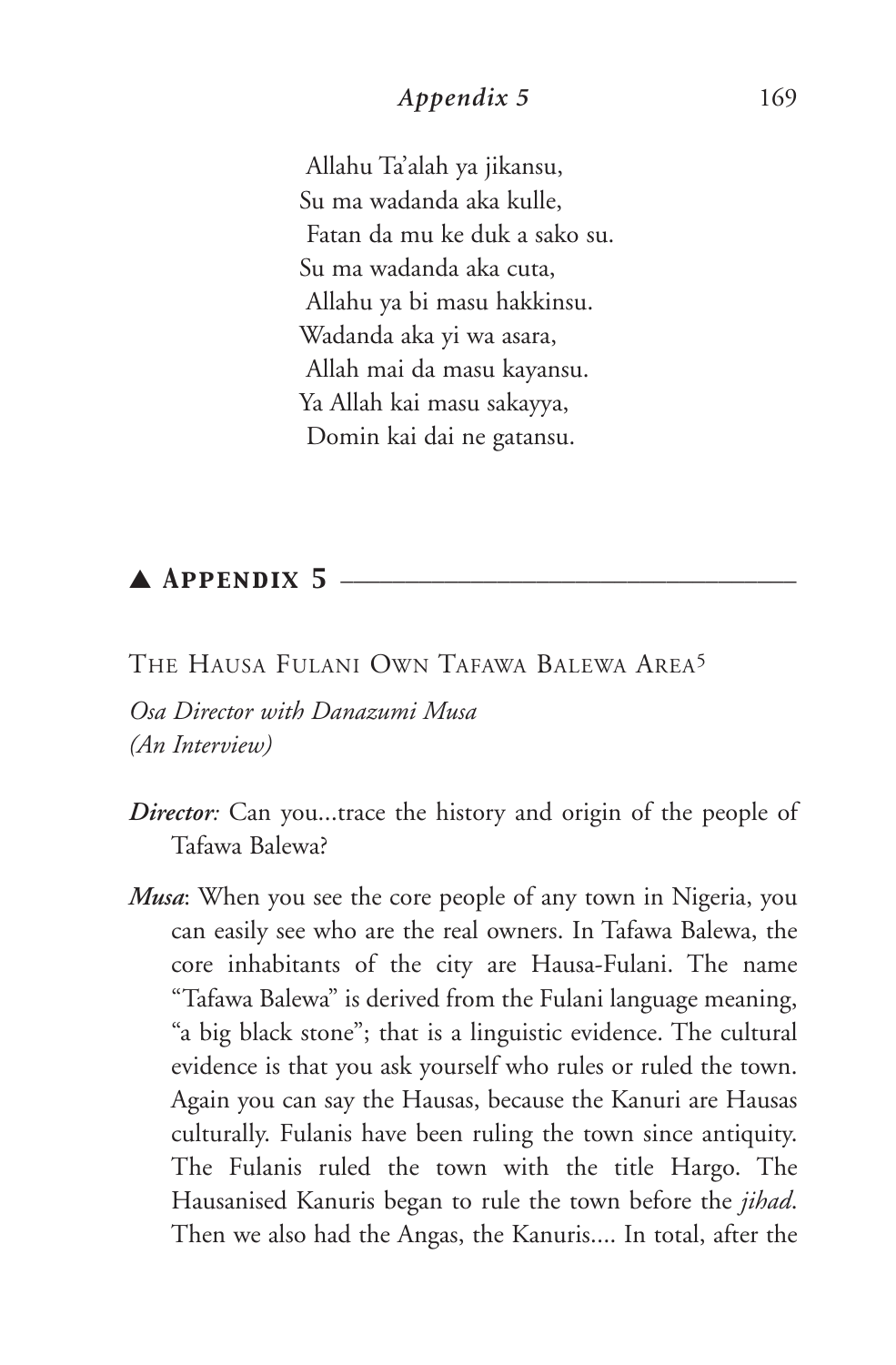Fulanis ruled Tafawa Balewa for centuries, then their brothers, the Kanuris, who are also Hausa, started ruling. Besides, the council of elders in the various quarters of Tafawa Balewa are Hausas. Each quarter is headed by the head of a family.... The traditional heads of the quarters for long are Hausa. By all the evidences, no single Sayawa man ever ruled Tafawa Balewa. The first Sayawa man to arrive in Tafawa Balewa is Ishaya Baushe in 1969. The man is still alive. We challenged the Sayawa to disprove this fact.... Ishaya Baushe is the first Sayawa to purchase land in Tafawa Balewa. He bought the land from Alhaji Inusa.... Before the local government creation in 1976, we did not have more than three Sayawa men with houses in Tafawa Balewa. With the creation of local governments, the Sayawas mainly were in Bogora district. But with their Western education, you cannot compare them with the Hausa-Fulani and Jarawas. They are the minority compared to these two other tribes, but they control the civil service. They came as labourers, workers, and settled at the periphery of the town. Honestly, the Sayawas are settlers in Tafawa Balewa.

- *Director*: From your argument, the Sayawa migrated to settle in Tafawa Balewa. So where did they come from?
- *Musa*: They came mainly from Bogoro district in Tafawa Balewa local government. Orginally they have been there. They later migrated to Tafawa Balewa town.
- *Director*: If the Sayawa are settlers, how come they are now more in Tafawa Balewa population-wise of about seventy per cent?
- *Musa*: How did they get that figure? Was there any column in the 1991 population census figure with demarcation into tribes and religion? How did they know they are seventy per cent.... In terms of population, Bogoro, where the Sayawa are, is the smallest of the districts in Tafawa Balewa local government. By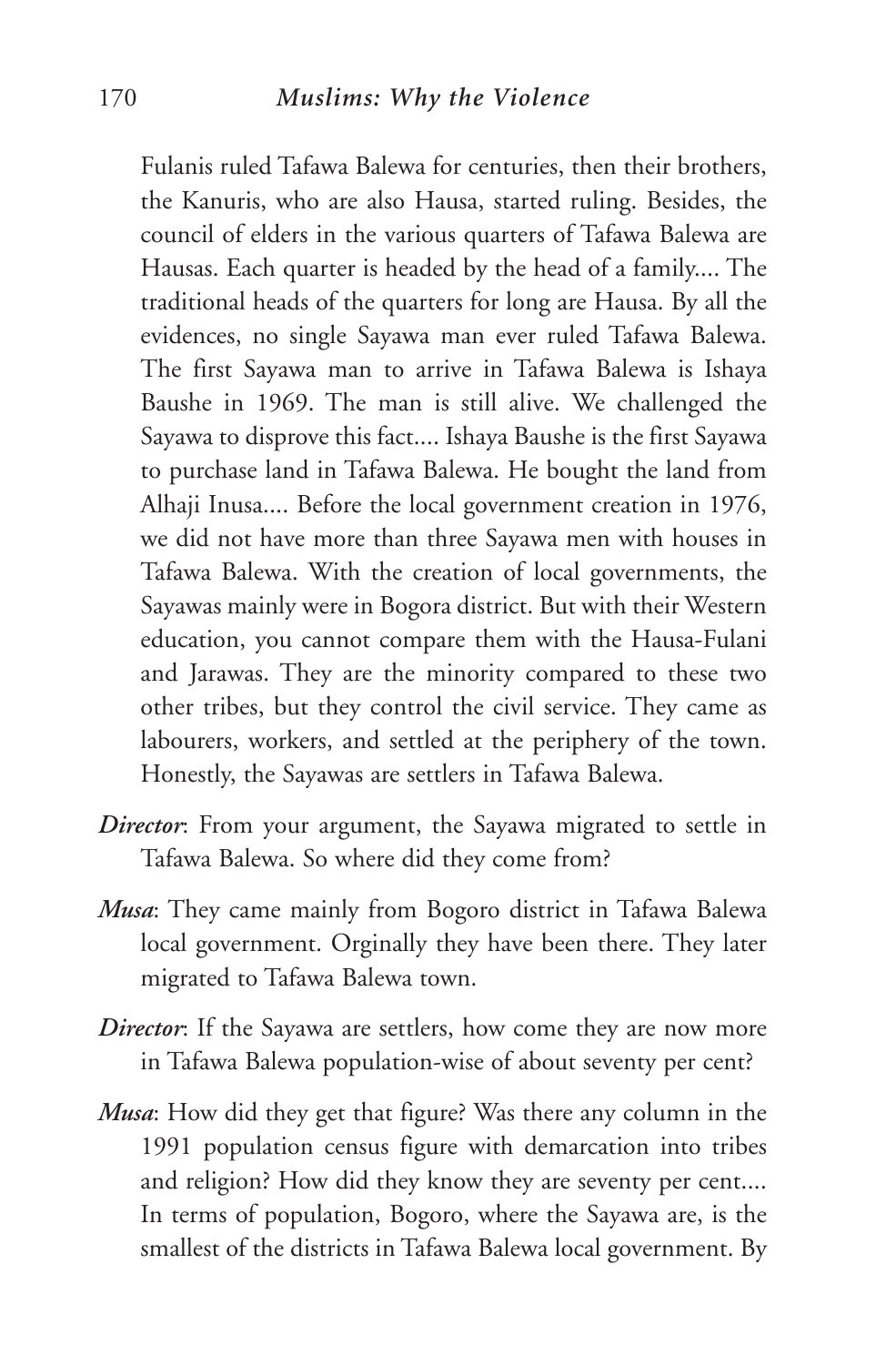### *Appendix 5* 171

1985, the whole Sayawas...were 90,000. At that time, the population of the entire Tafawa Balewa was over 300,000. Go to the statistics division in Bauchi. You will have the figures. The Sayawas are not reasonable. They are telling lies. You see a Sayawa over eighty years old<sup>6</sup> telling lies. Even a clergyman telling lies. I have never seen any tribe in Nigeria of this sort.

- *Director*: You have been living with the Sayawa over a long time. At what point did you begin to notice this animosity and infighting? What do you think is responsible?
- *Musa*: Firstly...it was political. Abubakar Tafawa Balewa won elections from there. Also Ambassador Tafawa Balewa represented the area. But in 1959, one of the political leaders, Peter Gonto, became militant. As an orator with political power, you can...mislead your people just like Hitler and Saro-Wiwa. By 1959, he led the Sayawas from Bogoro district to Tafawa Balewa town. They could not claim the town, because there was no single Sayawa then in the town. However, he said they needed a Sayawa man to be district head of Tafawa Balewa. You see, if you want to dominate and control but you lack the majority, then you have to use another means, either through violence and cheating, if you cannot win through the rational way. More so, when they have good education.

Secondly, the Sayawas are not enterprising. They are good farmers, but not enterprising. Whereas the Hausa-Fulani people, long before the *jihad,* inherited their wealth from their ancestors. Because of the wealth and enterprise of the Hausa-Fulanis, the Sayawas feel jealous. That is why they want to destroy the town and always burn the market. These are the political and economic reasons.